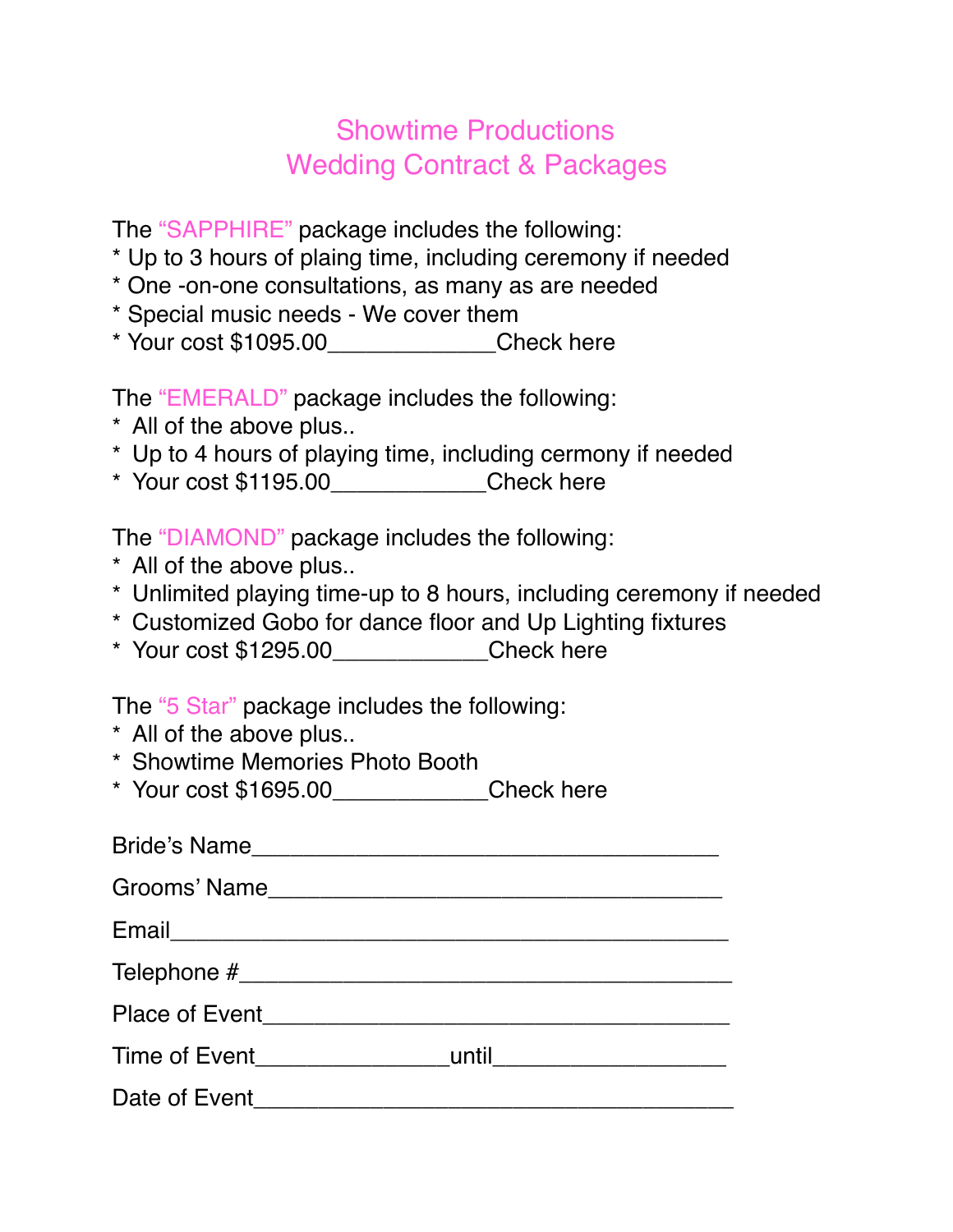## **Additional Costs**

**Any event that is located more than (2) hours or 110 miles from the Greensboro area in North Carolina, is subject to an "Overnight" charge. Client is responsible for providing overnight accommodations either by making the reservations for us or if we book the reservation, the total will be added to your total invoice due.**

**PLEASE READ CAREFULLY the following items:**

**1) Client is responsible for any and all damages to my equipment caused by either the client or their guests. This includes lighting fixtures, speakers, laptops, DJ mixer and the Façade (standing cover that that covers my equipment during the event.)**

**2) If a wedding ceremony and or reception takes place outside, the client, not the venue, is responsible for providing me either a tent or some type of cover in case of inclement weather (There are no exceptions as the equipment can't get wet) Failure to do so results in damage charges billed to the client.**

**3) I do not require a deposit, but payment or final payment is due the day of the event. If FULL payment is not made by the day of the event, the client will be billed a LATE charge of \$200 will be added to the invoice. This has been instituted because of numerous clients not paying in FULL by the day of the event. Once this contract is signed you are responsible so please read over the entire contract carefully.**

**4) Any cancelletions made less than 60 days before event will be charged a fee of \$200 or \$400 if signed up for the 5 star package.**